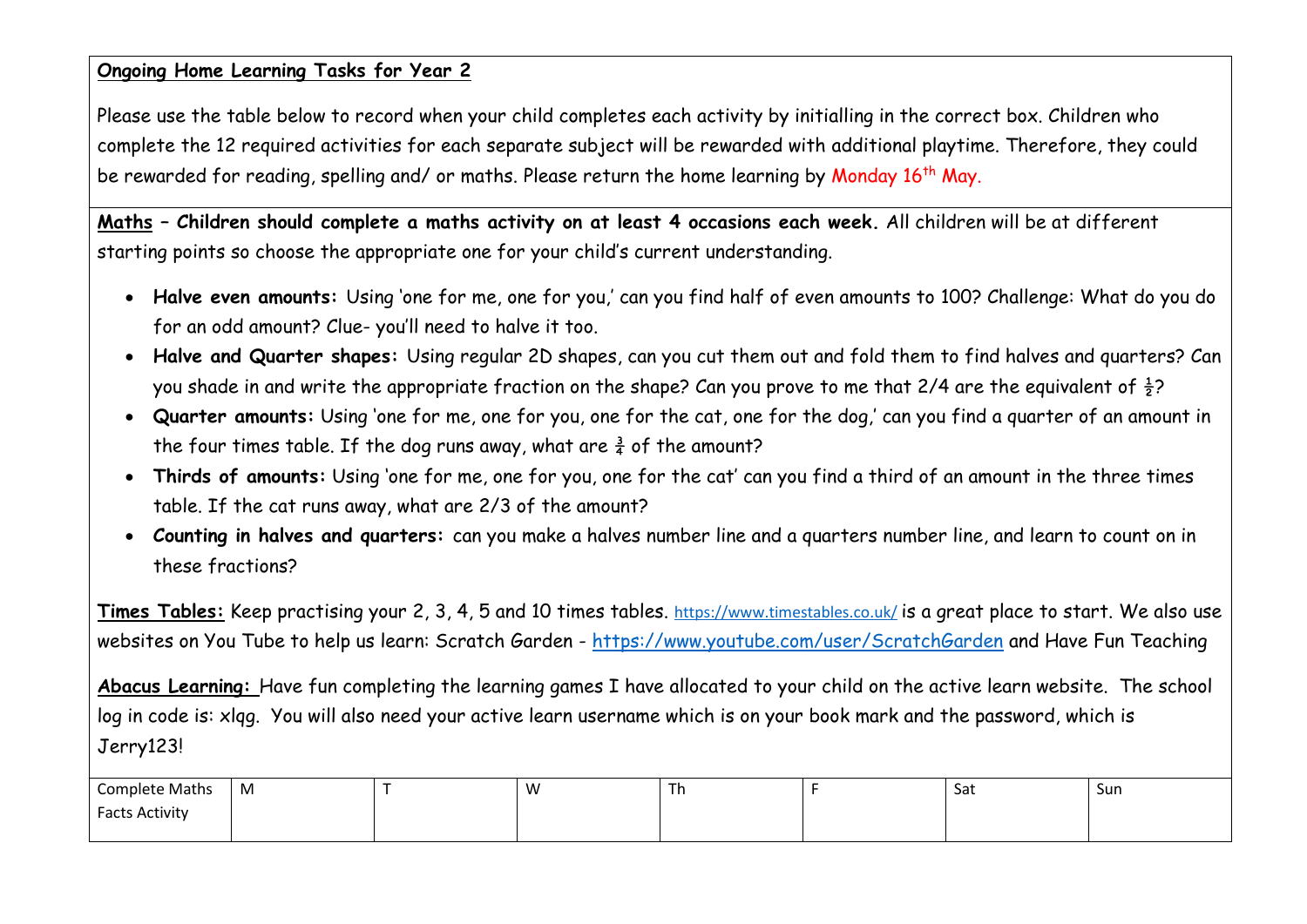| 25.04.22 |  |  |  |  |
|----------|--|--|--|--|
| 02.05.22 |  |  |  |  |
| 09.05.22 |  |  |  |  |

### **English- Reading**

- Read aloud and discuss your book with an adult using the questions in the back of your reading record and on your book mark, at least 4 times each week. Continue to complete your bookworm sheets for the Rivenhall Rainbow Reading Challenge.
- Complete your Fabulous Fluency Reading each week. Remember, you need to read it to at least five people (sheep and pets count) and get them to sign it.
- Read your Library book.
- Practice recognising your blends and high frequency words in your flip cards, daily.

|                                                         | - - | W | $\sim$<br>Th | Sat | Sun |
|---------------------------------------------------------|-----|---|--------------|-----|-----|
| Reading Aloud to $\begin{bmatrix} M \\ N \end{bmatrix}$ |     |   |              |     |     |
| 25.04.22                                                |     |   |              |     |     |
| 02.05.22                                                |     |   |              |     |     |
| 09.05.22                                                |     |   |              |     |     |

**English- Spelling - Complete a spelling task at least four times a week.**

- Practise the spellings on the national Year 2 common exception words list.
- Practise your weekly spellings. Can you put each word into a sentence? How many times can you write each word in 30 seconds? Can you put your spellings into rainbow colours? Can you spot the spellings in your reading books?
- In GPS we are improving word choices. Write a simple sentence, then improve your choice of nouns, verbs, adjectives and adverbs to make the sentence more interesting.

| Spelling practice   M |  | W | Th | Sat | Sun |
|-----------------------|--|---|----|-----|-----|
| 25.04.22              |  |   |    |     |     |
| 02.05.22              |  |   |    |     |     |